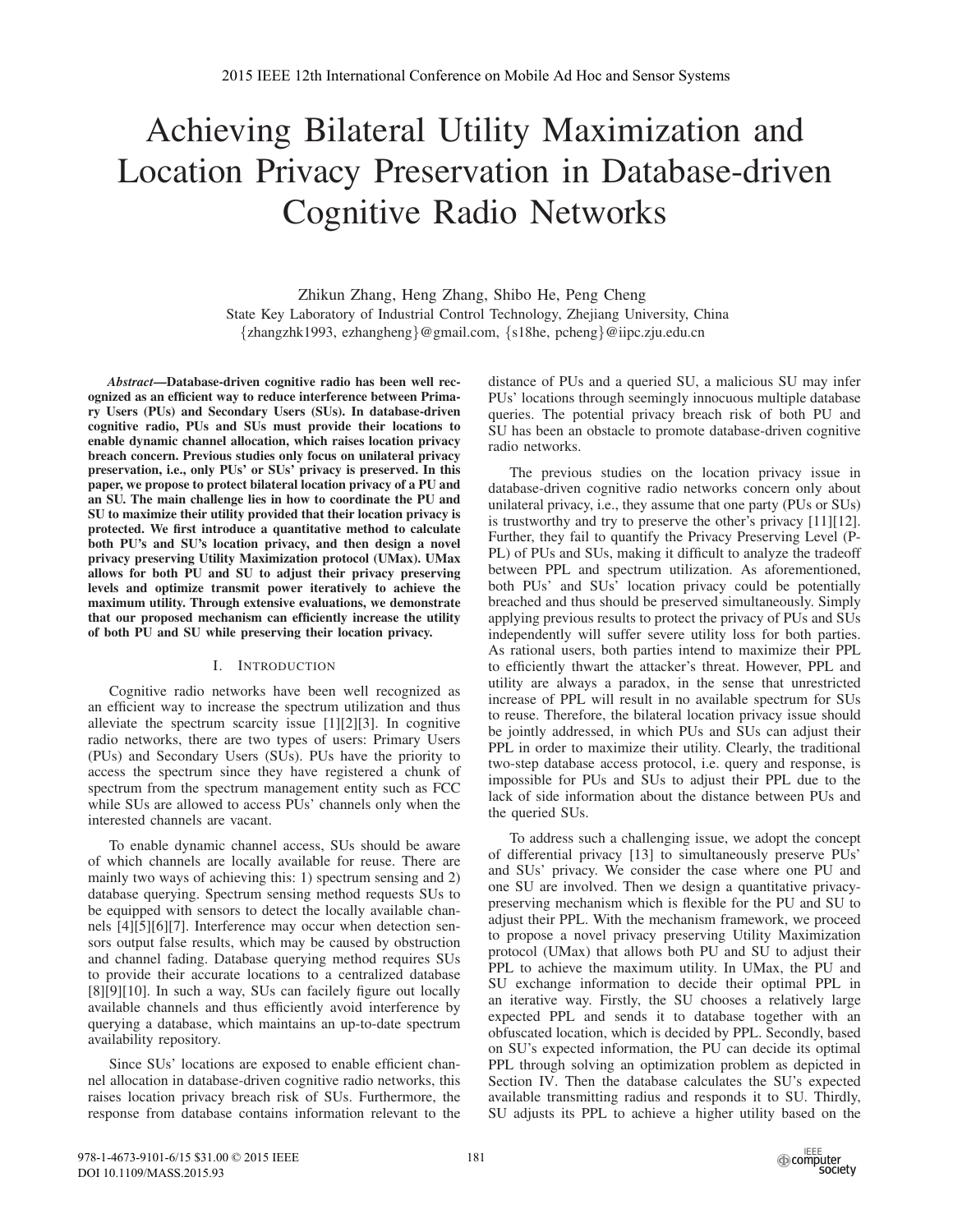PU's feedback, then resends it to the database. Finally, the PU decides the maximum transmit power that the SU can adopt to access the spectrum.

The main contributions of this paper are summarized as follows:

- 1) To the best of our knowledge, this is the first work that simultaneously considers the location privacypreserving issue for both PU and SU.
- 2) We design a quantitative mechanism to preserve both PU's and SU's location privacy simultaneously, which is based on the concept of differential privacy.
- 3) Based on the mechanism framework, we further propose a novel database access protocol which allows PU and SU to adjust their privacy preserving levels. This new protocol consists of four steps, through which, the queried SU and PU can adjust their privacy preserving levels and optimize their transmit power iteratively to achieve the maximum utility.

The rest of this paper is organized as follows. Section VI reviews the related work. Section II introduces the basic database access protocol. In Section III, we propose a novel location privacy-preserving mechanism for PU and SU. In Section IV, we develop a new database access protocol to adjust the PU's and SU's privacy preserving level for improving their utility, respectively. Simulations are performed in Section V to demonstrate the performance of the proposed mechanism. Finally, Section VII concludes this paper.

#### II. PROBLEM FORMULATION

#### *A. Basic Database Access Protocol*

A typical database-driven cognitive radio network comprises three main components: PUs, SUs and spectrum management database. Database maintains PUs' locations and spectrum utilization information, which consists of PUs' occupied channels and the corresponding protected contour. The protected contour of one channel is an area, where no SUs can transmit when the channel is occupied by PUs. However, if one SU is beyond PUs' protected contour, it is allowed to transmit with a certain power. The farther this SU is located from PUs, the larger power it can transmit. Whenever PUs change their spectrum utilization information, they will notify database to update the repository.



Fig. 1: Basic database access protocol.

We now show a basic database access protocol without considering the privacy breach issue as shown in Fig 1. Firstly, an SU sends a query  $Q = (loc, ch_i)$  to database, where  $loc =$  $(x, y)$  is the accurate location of the SU and  $ch<sub>i</sub>$  is the channel which the SU is interested in. Then, after receiving the SU's query, the database responds  $R = (P, t)$  to the SU, where P is the Maximum Transmission Power (MTP) of the interested channel, *t* is the time duration in which the SU can utilize the channel, e.g., if the interested channel is locally unavailable, then the response is  $R = (0, 0)$ . The MTP can be calculated based on the following function

$$
P = \begin{cases} 0, & d \le r_p^0, \\ h(d - r_p^0), & d > r_p^0, \end{cases}
$$
 (1)

where  $r_p^0$  is the protected contour radius of the interested channel,  $d$  is the distance between the queried SU and the PU which is closest to the SU, and  $h(\cdot)$  is a continuous monotone increasing function.

#### *B. Threat Model and Assumptions*

The basic database access protocol is based on the assumption that PUs and SUs trust each other. However, both PUs and SUs may suffer from potential privacy breach threat. This is because, to achieve the locally available channels, SUs should report their locations to database. As service provider, database manager may collect SUs' location information to make market decision or sales strategy, which violates SU's privacy.

In this paper, we assume that the database is an affiliated entity of PUs, e.g. China Mobile may maintain a spectrum management database if it decides to share the registered spectrum with SUs. Thus, we further assume that PUs and database trust each other, and database will not breach PUs' operational information. We also assume that PUs' location privacy threat is only incurred by malicious SUs, e.g., a malicious SU may infer PUs' locations through seemingly innocuous queries as depicted in Section III. Furthermore, we assume that a sophisticated malicious SU can obtain the MTP function which the database adopts [12].

#### *C. Problem of Interest*

Considering the potential privacy threat, both PUs and SUs need to adopt an appropriate mechanism to preserve their location privacy. Intuitively, regardless of their utility, PUs and SUs may choose a relatively high PPL. However, unrestricted increase PPL may seriously decrease both PUs' and SUs' utility. Thus we need to deal with the following two problems in our paper:

- 1) How to devise a quantitative mechanism to preserve the location privacy for both PUs and SUs?
- 2) How to design an efficient database access protocol which allows for both PUs and SUs to adjust their PPL to achieve the maximum utility?

## III. QUANTITATIVE PRIVACY-PRESERVING MECHANISM

In this section, we introduce a bilateral privacy-preserving framework which allows for PUs and SUs to preserve their privacy simultaneously.

#### *A. Location Privacy Preservation for PU*

Before introducing the privacy-preserving mechanism for PUs, we illustrate how its location privacy may breach. Suppose PUs do not adopt any privacy-preserving mechanism. A malicious SU can infer PU's location through multiple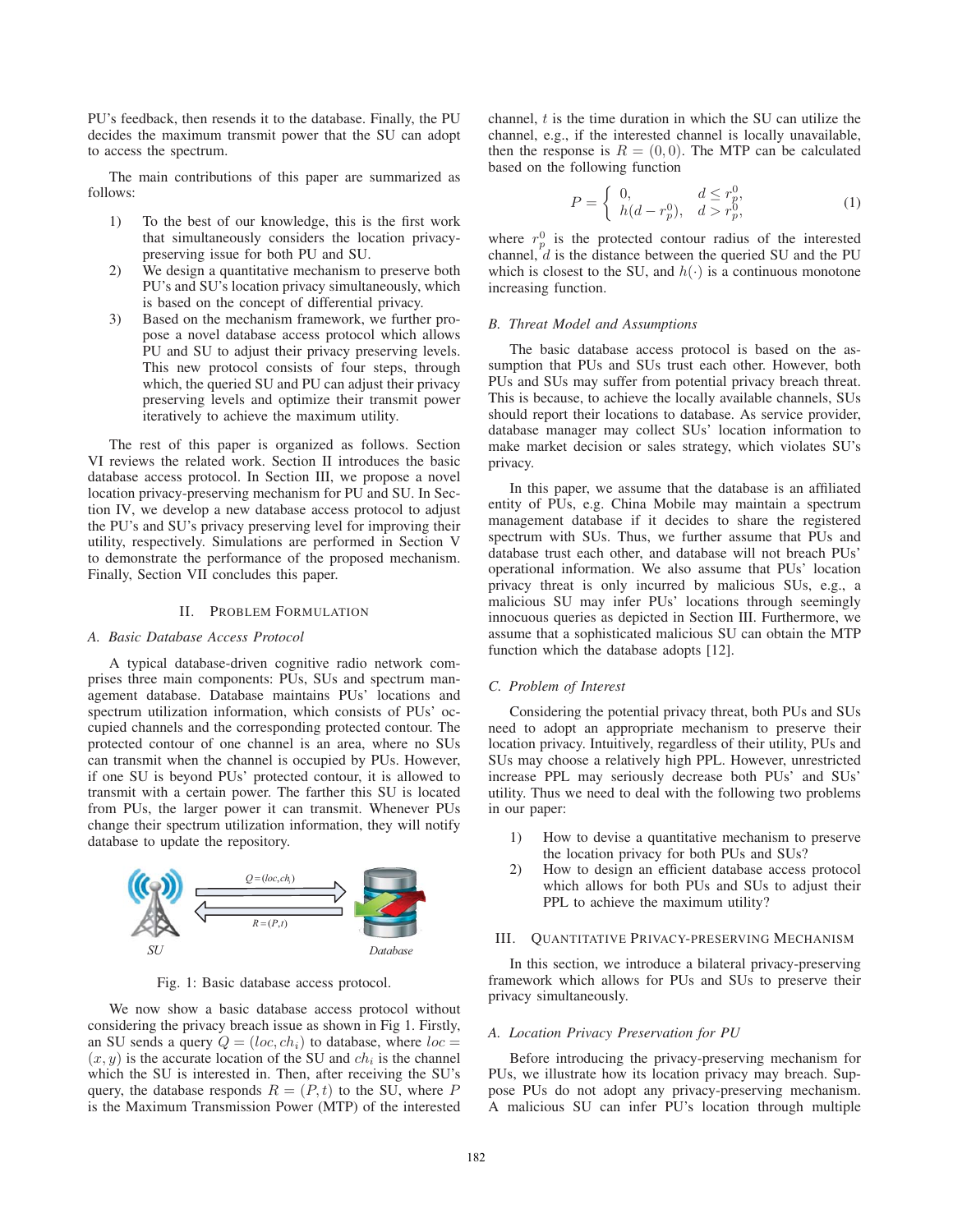queries as shown in Fig. 2(a). Every time when it queries the database, one sophisticated malicious SU, which obtained the MTP function of database [12], can compute the distance between PU and itself. After multiple times of queries from different locations, the malicious SU can choose three query results that contain available transmit power to locate PU. The query results that do not allow SU to transmit is useless to conduct the inference attack.

We propose an obfuscation based mechanism as shown in Fig. 2(b) to thwart SU's inference attack. Every time when an SU queries the database, database will add a random length to PUs' real protected contour radius before computing the maximum transmit power. The malicious SU cannot calculate the accurate distance between PU and SU since the distance is randomized, which increases the difficulty to localize PU accurately. We adopt exponential distribution to generate the required random distance  $r_{\epsilon}$ . The corresponding probability density function is

$$
g(r_{\epsilon}) = \begin{cases} \frac{1}{b}e^{-\frac{r_{\epsilon}}{b}}, & r_{\epsilon} > 0, \\ 0, & r_{\epsilon} \le 0, \end{cases}
$$

where *b* is the rate parameter. Essentially, adding exponential noise is a special case of Laplacian mechanism. Notice that if  $r_{\epsilon}$  is negative, the obfuscated protected contour will be less than the required one which may cause interference. Thus we should adopt the positive part of Laplacian distribution rather than the standard one, i.e. exponential distribution.



Fig. 2: PU's location privacy threat and countermeasure

Intuitively, if the added noise is larger, the privacypreserving level will be higher. So we adopt the expectation of  $r_{\epsilon}$  to denote the privacy-preserving level of PU. It is well known that the expectation of  $r_{\epsilon}$  is b. Thus, we can utilize the rate parameter *b* to quantify PU's privacy-preserving level.

## *B. Location Privacy Preservation for SU*

As described in the basic database access protocol, SU should report its accurate location to achieve the locally available channels, in which situation SU is confronted with privacy breach risk. In this subsection, we propose a random mechanism, which permits SU to preserve its location privacy while achieving a given utility simultaneously, based on  $\epsilon$ -geoindistinguishability [14] mechanism.

Definition 1: A random mechanism satisfies *l*-geoindistinguishability if and only if for a reported location *x*, we have

$$
\frac{P(x|x_0)}{P(x|x'_0)} \le e^l, \forall r_0 > 0, d(x_0, x'_0) \le r_0,
$$
  

$$
l = \epsilon r_0,
$$

where  $r_0$  is radius of the largest margin where the SU may locate through the random mechanism,  $x_0$ ,  $x'_0$  are two accurate locations that may report *x* randomly.

Whether SU's accurate location is  $x_0$  or  $x'_0$ , the reported location can be *x* with certain probability, and their probability difference is upper bounded by  $e^{l}$  if the distance between  $x_0$ and  $x'_0$  is less than  $r_0$ . The above definition guarantees that even a malicious database manager gets a reported location *x* from SU, he cannot infer SU's accurate location, i.e., whether SU is in  $x_0$  or  $x'_0$ .

Notice that when the difference between  $P(x|x_0)$  and  $P(x|x_0)$  decreases, it is more difficult for malicious database manager to infer SU's accurate location, i.e. the privacy preserving level is higher. In [14], the authors consider that for a given radius  $r_0$ , smaller  $\epsilon$  achieves higher privacy preserving level, i.e.  $\epsilon$ -geo-indistinguishability mechanim.

From our perspective, given a certain  $l$ , we can adjust  $\epsilon$ to achieve a larger  $r_0$ , every expected  $r_0$  corresponds to an  $\epsilon$ . Thus we can leverage  $r_0$  to denote SU's privacy-preserving level, a larger  $r_0$  means that SU can obfuscate its location in a larger scale with *l*-geo-indistinguishability. By this notion, SU can choose its protected scale flexibly, rather than adjust its privacy level in a fixed scale as  $\epsilon$ -geo-indistinguishability mechanism shows.



Fig. 3: The SU originally in  $x_0$  randomly generates its obfuscated location with probability as shown in 'Probability' axis.

Miguel Andres et al. [14] proved that two dimensional Laplacian noise satisfies  $\epsilon$ -geo-indistinguishability, and thus satisfies *l*-geo-indistinguishability. The probability density function of two dimensional Laplacian distribution is

$$
f(x|x_0) = \frac{\epsilon^2}{2\pi} e^{-\epsilon d(x_0, x)},\tag{2}
$$

where  $x_0 \in \mathbb{R}^2$  is the accurate location of SU and  $x \in \mathbb{R}^2$  is the obfuscated location of SU through the random mechanism.

Fig. 3 shows how this mechanism works. When SU's accurate location is  $x_0$ , it may report x to the database with the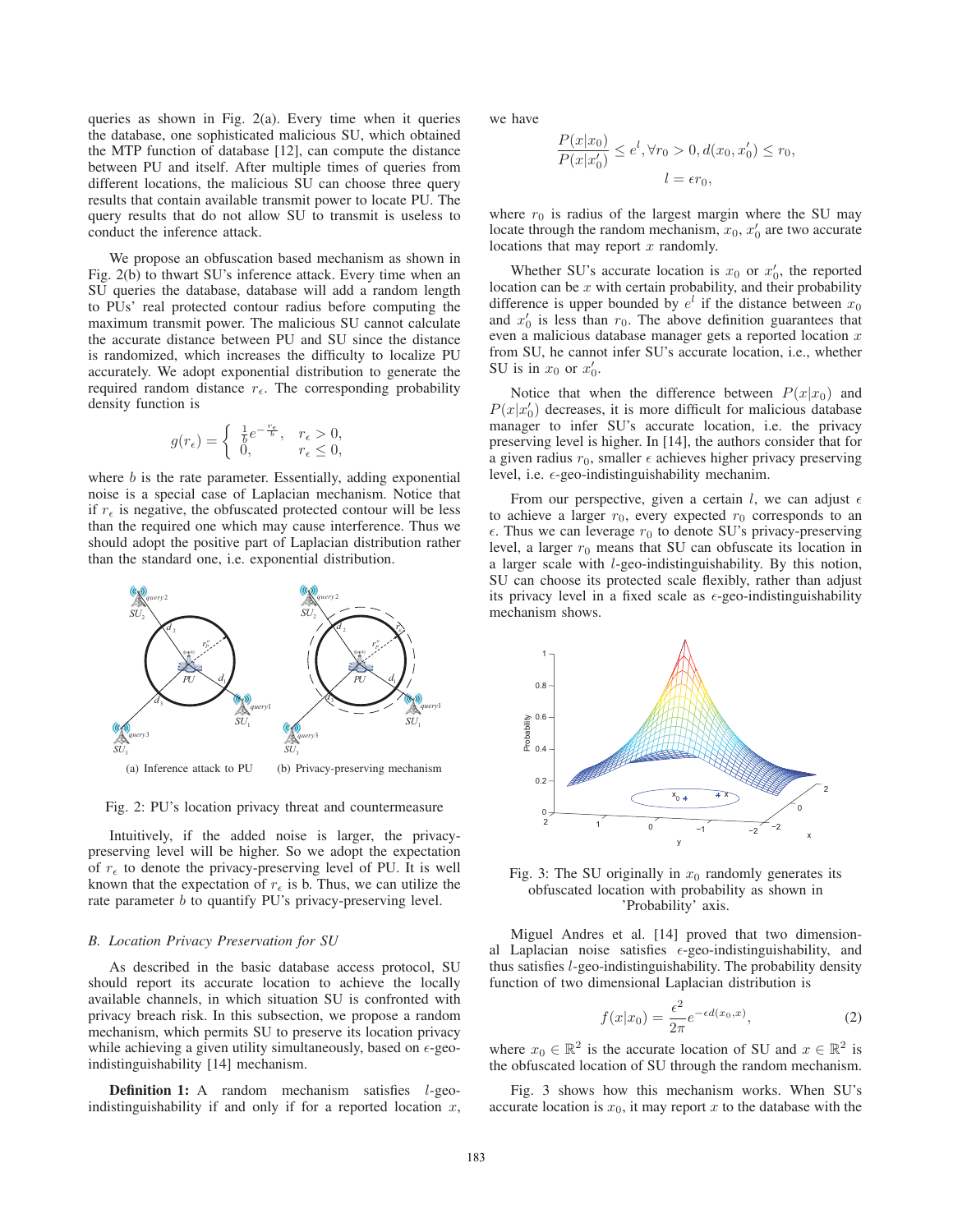probability given by two dimensional Laplacian distribution. Since the two dimensional Laplacian distribution may generate a random location to infinite place which is meaningless to SU, thus we remap the location outside the required radius  $r_0$  to the margin of it.

#### *C. Bilateral Privacy Preservation Framework*

In this paper, we consider a simple situation where there are only one PU and one SU in the system. The bilateral privacy preservation framework is shown in Fig. 4. The big solid circle is the real protected contour of PU, the dashed circle is the randomly generated protected contour based on the mechanism in the aforementioned subsection, and the small solid circle is the radius of area where *l*-geo-indistinguishability mechanism can generate a random location of SU.  $SU_1'$  and  $SU_2'$  are two randomly generated locations when the accurate location is *SU*.



Fig. 4: Bilateral privacy preservation framework.

As presented in the aforementioned subsection, we adopt  $r_{\epsilon}$ 's expectation  $E(r_{\epsilon})$  to quantify PU's PPL and  $r_s$  to quantify SU's PPL. Intuitively, increasing PU's or SU's PPL can both decrease SU's maximum transmit power, which may degrade both PU's and SU's utility. To simplify, we leverage the available transmit radius to analyze the maximum transmit power, since the maximum transmit power is a continuous monotonically increasing function of the available transmit radius.

In a query process, when SU's expected PPL is  $r<sub>s</sub>$ , and the database generates a random distance  $r_{\epsilon}$  to obfuscate PU's real protected contour, the database can calculate SU's available transmit radius as follows

$$
R_0 = d(PU, SU') - r_p^0 - r_{\epsilon},
$$

where  $d(PU, SU')$  is the distance between PU and SU's randomly generated location,  $r_p^0$  is the real protected contour of PU.

Notice that in the worst case, the randomly generated location may be in  $SU_2'$  as shown in Fig. 4. However, SU's real transmit location is *SU*. To avoid interference with PU, the previously calculated available transmit radius should substract SU's expected contour  $r<sub>s</sub>$  as

$$
R_0 = d(PU, SU') - r_p^0 - r_\epsilon - r_s. \tag{3}
$$

In our proposed framework, PU and SU can flexibly choose their PPL  $E(r_{\epsilon})$  and  $r_s$ , respectively. Different from traditional database access protocol, that is impossible for PU and SU to choose the optimal PPL to maximize their utility, we propose a novel database access protocol in the next section.

## IV. PRIVACY-PRESERVING DATABASE ACCESS PROTOCOL

In this section, we propose a new database access protocol called privacy preserving Utility Maximization protocol (UMax). This protocol allows for PU and SU to adjust their privacy preserving level to achieve the maximum utility.

## *A. Database Access Protocol Overview*

Intuitively, if the distance between PU and SU is short, a smaller PPL may achieve higher utility; if the distance is long, a larger PPL may need to achieve higher utility. However, in our system, PU and SU do not have any side information about the distance of each other, the traditional two-step database access protocol, i.e., query and response, is impossible to enable both sides to decide the optimal PPL. In this situation, the most effective strategy is to choose a fixed PPL which is not always the optimal one.

To enable both sides to choose the optimal PPL, we propose a new database access protocol, that comprises four steps. The new protocol allows for PU and SU to exchange information to decide the optimal PPL. Firstly, SU generates a random location based on a relatively large expected PPL, then sends it to the database together with the expected PPL. Secondly, based on SU's expected information, PU can decide its optimal PPL through solving an optimization problem as depicted in the following subsection, and then responds SU with the expected available transmit radius. Thirdly, SU adjusts its PPL to achieve a higher utility based on PU's feedback, and resends it to database. Finally, PU calculates SU's maximum transmit power and reports it.

## *B. UMax Protocol*

In this subsection, we elabrate our proposed database access protocol UMax, which is shown by a flow chart in Fig. 5, and is explained in the following.

Step 1: SU sends its interested channel and the expected privacy preserving level to database: An SU with accurate location  $(x, y)$  sends a query  $Q = (ch_i, loc', r_s, r_0)$  to the database, where  $ch_i$  is SU's interested channel,  $loc' = (\tilde{x}, \tilde{y})$ is the randomly generated location of SU based on *l*-geoindistinguishability mechanism, and  $r<sub>s</sub>$  denotes SU's expected PPL. In the real scenario, SU will not always expect to transmit with the maximum available transmit radius when the radius is long enough. It may request an expected transmit radius  $r_0$ based on its service requirement.

Step 2: PU decides the optimal privacy preserving level to maximize its expected utility: Based on SU's requirement, i.e., interested channel, expected PPL and required transmission radius, database can decide how SU can access the interested channel. When SU's interested channel is vacant, database replies SU that it can access the channel with its requirement without optimization. However, if the interested channel is occupied by PU at the query time, database should first decide an optimal PPL for PU based on the following optimization problem:

*Problem 4.1:*

$$
\max E[U_p],
$$
  
s.t.  $E(r_{\epsilon}) \ge \underline{E(r_{\epsilon})},$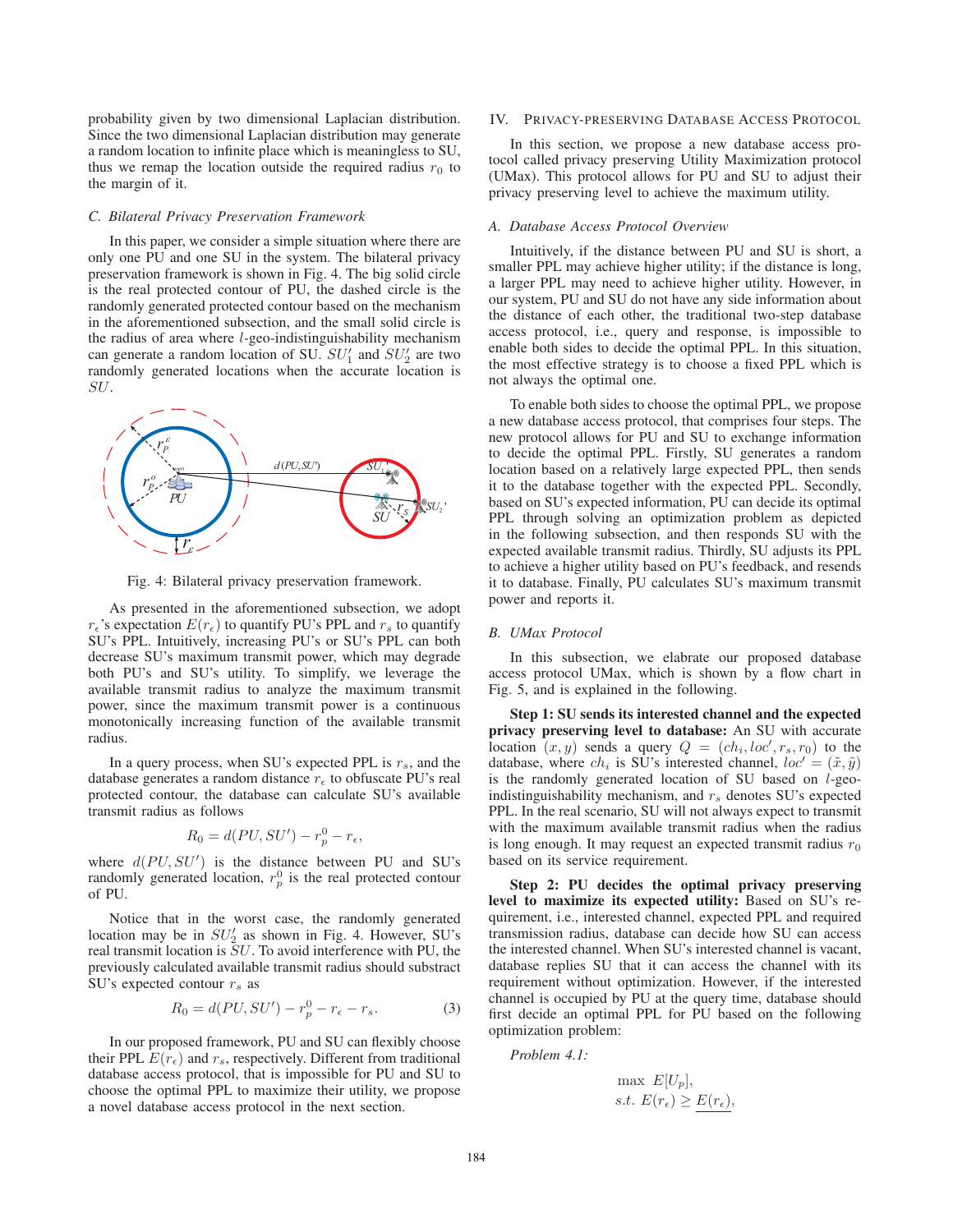

Fig. 5: Database access protocol flow chart.

where  $E[U_p] = P_{sell} - C_{pri}$  is the expected utility of PU.  $P_{sell}$ is the revenue of PU by selling spectrum to SU, and  $C_{pri}$  is PU's privacy cost [15] which is inversely proportional to its PPL.  $E(r_{\epsilon})$  is the lower bound of PPL that PU can tolerate. The details about the optimization problem will be introduced in the following subsection.

Solving problem 4.1 can achieve the optimal PPL of maximizing PU's utility. With the optimal PPL, the database can generate a random distance  $r_{\epsilon}$ , and calculate SU's available transmit radius  $R_0$  based on (3).

Finally, database makes the following decision: if  $R_0 \ge r_0$ , database responds SU that it can transmit with its required radius  $r_0$ . However, if  $R_0 < r_0$ , database responds SU that it can only transmit within the available radius *R*0.

Step 3: SU adjusts its privacy preserving level to achieve higher utility based on PU's response: Based on database's feedback, SU adjusts its requirement accordingly. If it received  $r_0$ , SU's requirement is satisfied, then SU resends to database with "deal" which means that the transaction is done. However, if receiving the available radius *R*0, SU adjusts its PPL parameter  $r<sub>s</sub>$  to achieve higher utility based on the following optimization problem:

*Problem 4.2:*

$$
\max E[U_s],
$$
  
s.t.  $r_s \ge r_s$ ,

where  $E[U_s] = P_0 - C_{uns} - C_{buy} - C_{pri}$  is SU's expected utility.  $P_0$  is SU's reward when its requirement is fully satisfied. *C*uns is the cost of the unsatisfied part of the required transmit radius. Obviously, when the difference between  $R_0$ and  $r_0$  increases,  $C_{uns}$  becomes bigger.  $C_{buy}$  is SU's payment of utilizing the spectrum which is equal to  $P_{sell}$  of PU.  $C_{pri}$ is SU's privacy cost, and  $r<sub>s</sub>$  is the lower bound on PPL which SU can tolerate.

Solving problem 4.2 can achieve the optimal PPL of SU, i.e.,  $r_s^*$ , to maximize SU's utility. Then SU resends to database with its optimal PPL  $r_s^*$ .

Step 4: PU allocates the available channel to SU and calculates the corresponding transmit power: Based on SU's response, the database calculates SU's transmit power based on (1) accordingly. If SU's response is "deal", the database calculates SU's transmit power based on  $r_0$ . However, if SU's response is  $r_s^*$ , the database first recalculates the available transmit radius  $R'_0 = d(PU, SU'') - r_p^0 - r_{\epsilon} - r_s^*$ . If  $R'_0 \ge r_0$ , the database calculates SU's transmit power based on  $r_0$ , otherwise, the database calculates SU's transmit power based on  $R'_0$ . Finally, the database informs SU the calculated transmit power.

#### *C. PU's optimal decision*

We define PU's revenue function as follows

$$
P_{sell} = k_1 \overline{S},
$$
  
\n
$$
\overline{S} = \begin{cases} \pi r_0^2, & R_{\epsilon} \ge r_0, \\ \pi R_{\epsilon}^2, & R_{\epsilon} < r_0, \end{cases}
$$
\n(4)

where  $\overline{S}$  is the expected area where SU can transmit, (PU can charge from SU according to the size of  $\overline{S}$ ), and  $k_1$  is the unit price of spectrum.  $R_{\epsilon}$  is SU's expected available transmit radius which can be calculated as

$$
R_{\epsilon} = d(PU, SU') - r_p^0 - r_s - E(r_{\epsilon}).
$$

The decrease of PU's PPL may increase its revenue, but suffer from larger privacy breach risk which should be considered into PU's utility, i.e. privacy cost. Privacy cost can be defined in the following

$$
C_{pri} = \frac{k_p}{E(r_{\epsilon})},\tag{5}
$$

where  $k_p$  is the privacy cost coefficient.

Combining (4) and (5), we rewrite PU's expected utility as

$$
E[U_p] = k_1 \overline{S} - \frac{k_p}{E(r_\epsilon)}.
$$
\n
$$
(6)
$$

Define  $M_1 = d(PU, SU') - r_p^0 - r_s$ , we can rewrite PU's expected utility function to the following form

$$
E[U_p] = \begin{cases} k_1 \pi r_0^2 - \frac{k_p}{E(r_{\epsilon})}, & E[r_{\epsilon}] \le M_1 - r_0, \\ k_1 \pi (M_1 - E[r_{\epsilon}])^2 - \frac{k_p}{E(r_{\epsilon})}, & E[r_{\epsilon}] > M_1 - r_0. \end{cases}
$$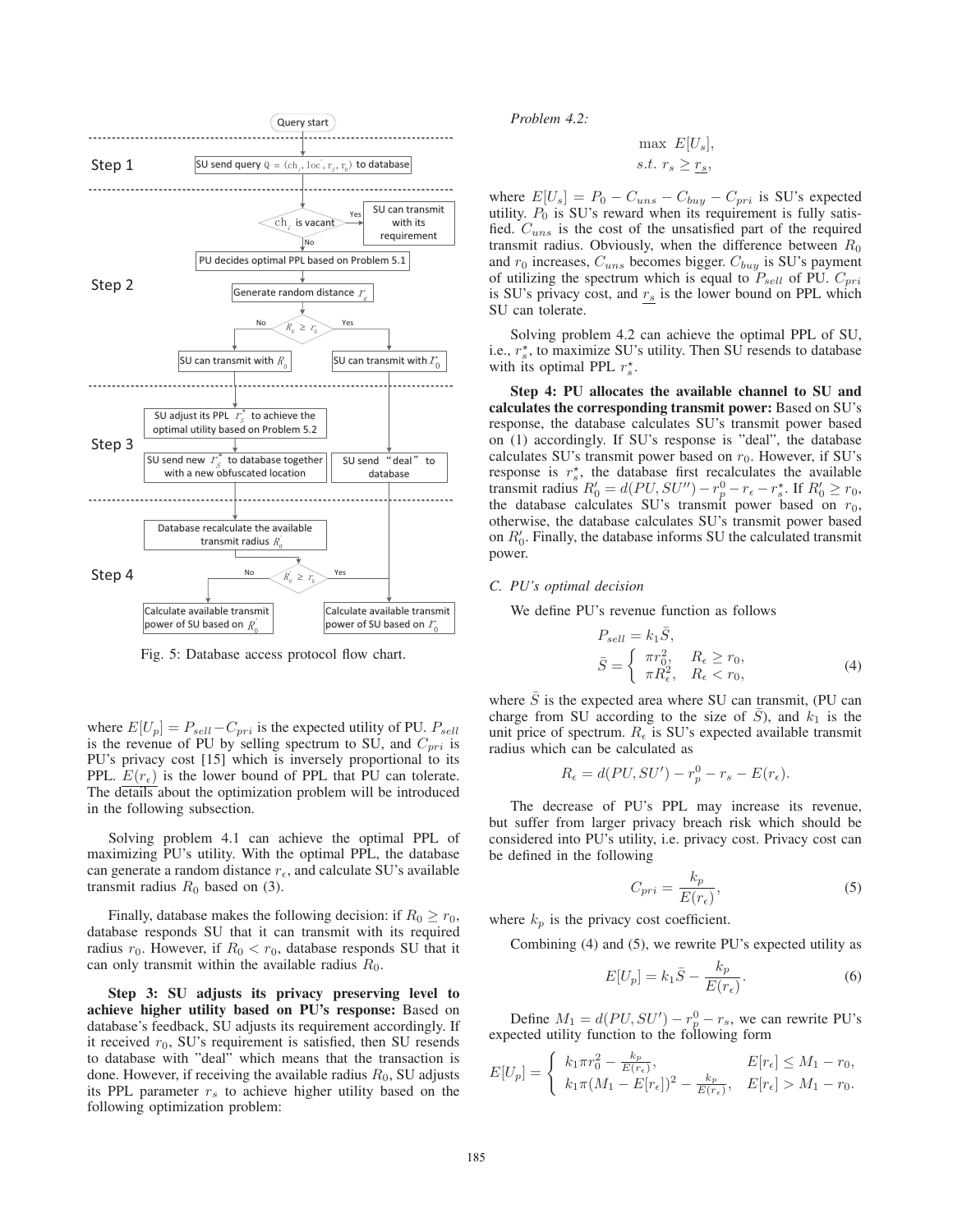*Theorem 4.1:* The optimal privacy preserving level that solves *Problem 4.1* is given by

(1) When  $\sqrt{\frac{k_p}{k_1 \pi}} < M_1 - r_0$ , we discuss the impact of the magnitude of  $M_1 - r_0$  on the solution,

If 
$$
\underline{E(r_{\epsilon})} < M_1 - r_0
$$
,  
 $E^*(r_{\epsilon}) = M_1 - r_0$ ,

else

$$
E^*(r_{\epsilon}) = \underline{E(r_{\epsilon})}.
$$

(2) When  $\sqrt{\frac{k_p}{k_1 \pi}} \ge M_1 - r_0$ , similarly, we have,

If 
$$
\underline{E(r_{\epsilon})} < \sqrt{\frac{k_p}{k_1 \pi}}
$$
,  

$$
E^{\star}(r_{\epsilon}) = \sqrt{\frac{k_p}{k_1 \pi}},
$$

else

$$
E^{\star}(r_{\epsilon}) = \underline{E(r_{\epsilon})}.
$$

*Proof:* We can find the optimal solution of each part of the piecewise function, and then compare them to decide the optimal solution.

(1) When  $E(r_{\epsilon}) \leq M_1 - r_0$ ,

$$
\frac{dE(U_p)}{dE(r_{\epsilon})} = \frac{k_p}{E^2(r_{\epsilon})} > 0.
$$
\n(7)

Formula (7) shows that the utility function is monotonically increasing in the interval  $(0, M_1 - r_0]$ . Thus, it can be seen that

$$
E^*(r_\epsilon) = M_1 - r_0,
$$

(2) When  $E(r_{\epsilon}) > M_1 - r_0$ ,

$$
\frac{dE(U_p)}{dE(r_{\epsilon})} = -k_1 \pi + \frac{k_p}{E^2(r_{\epsilon})}.
$$
\n(8)

Let 
$$
\frac{dE(U_p)}{dE(r_\epsilon)} = 0
$$
. We have  
\n
$$
E(r_\epsilon) = \sqrt{\frac{k_p}{k_1 \pi}}.
$$
\nIf  $\sqrt{\frac{k_p}{k_1 \pi}} < M_1 - r_0$ ,  
\n
$$
E^\star(r_\epsilon) = M_1 - r_0,
$$

else

$$
E^{\star}(r_{\epsilon}) = \sqrt{\frac{k_p}{k_1 \pi}}.
$$

Comparing with the first case, we can achieve *Theorem 4.1*. П

## *D. SU's optimal decision*

The same to the analysis of PU, we can define  $C_{uns}$ ,  $C_{buy}$ and  $C_{pri}$  as follows

$$
C_{uns} = k_2 \Delta S, \tag{9}
$$

$$
C_{buy} = k_1(S_0 \Delta S), \qquad (10)
$$

$$
C_{pri} = \frac{k_s}{r_s}, \tag{11}
$$

where  $k_2$  is the coefficient of unsatisfied cost,  $\Delta S = \pi (r_0 - r_1)$  $R_0$ <sup>2</sup> is the unsatisfied part compared to SU's requirement.

Combining (9), (10) and (11), SU's expected utility can be rewritten as

$$
E[U_s] = P_0 - k_2 \Delta S - k_1 (S_0 - \Delta S) - \frac{k_s}{r'_s}
$$
  
=  $P_0 - k_1 S_0 - [(k_2 - k_1) \Delta S + \frac{k_s}{r'_s}].$ 

Since  $P_0 - k_1 S_0$  is fixed, the original optimization problem is equivalent to the following problem

*Problem 4.3:*

$$
\label{eq:1} \begin{aligned} &\text{min}\ (k_2-k_1)\Delta S+\frac{k_s}{r'_s},\\ &s.t. \ r'_s\geq \underline{r'_s}, \end{aligned}
$$

where

$$
\Delta S = \pi (r_0 - R'_0)^2
$$
  
=  $\pi [r_0 - (d(PU, SU') - r_p^0 - r_{\epsilon} - r'_s)]^2$   
=  $\pi [r_0 - R_0 - r_s + r'_s]^2$ .

Define  $A = k_2 - k_1$  and  $B = r_0 - R_0 - r_s$ . The optimization problem becomes

*Problem 4.4:*

$$
\min \ \pi A (B + r'_s)^2 + \frac{k_s}{r'_s},
$$
  
s.t. 
$$
r_s \ge r_s.
$$

Solving the above optimization problem can achieve the following theorem.

*Theorem 4.2:* Denote

$$
H = \sqrt[n]{-\frac{q}{2} + \sqrt{(\frac{q}{2})^2 + (\frac{p}{3})^3}} + \sqrt[n]{-\frac{q}{2} - \sqrt{(\frac{q}{2})^2 + (\frac{p}{3})^3}},
$$

where

$$
p = -12\pi^2 A^2 B,
$$
  
\n
$$
q = 16\pi^3 A^3 B^3 - 108\pi^2 A^2 k_s.
$$

The optimal PPL that solves *Problem 4.4* can be expressed as follows

(1) When  $r_s \leq H$ ,

$$
r_s^\star = H,
$$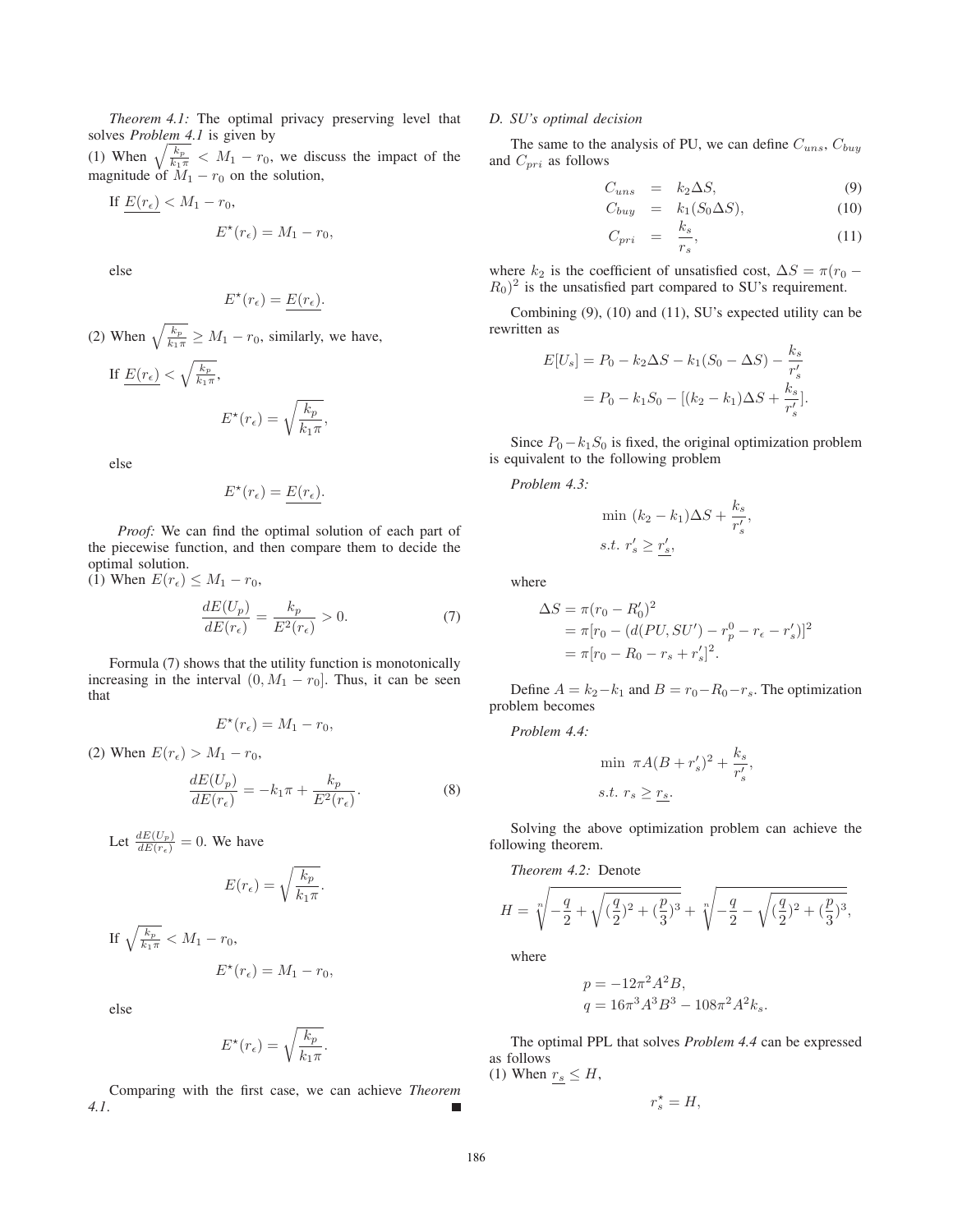(2) When  $r_s > H$ ,

$$
r_{S0}^{\star}=\underline{r_{s}}.
$$

*Proof:* We denote

$$
F = \pi A (B + r'_s)^2 + \frac{k_s}{r'_s}.
$$

The derivative of *F* can be calculated as

$$
\frac{dF}{dr'_s} = 2\pi A(B + r'_s) - \frac{k_s}{r'_s}
$$

Let  $\frac{dF}{dr'_s} = 0$ . We have

$$
2\pi ABr_s^{\prime 2} + 2\pi Ar_s^{\prime 3} - k_s = 0.
$$
 (12)

*.*

Equation (12) is a cubic equation. By the formula of root [16], we can obtain the result.

#### V. SIMULATION

In this section, we present extensive evaluations to demonstrate the performance of our proposed mechanism.

## *A. Simulation Setup*

Given on SU's accurate location  $x_0 \in \mathbb{R}^2$ , it is difficult to generate the random location  $x \in \mathbb{R}^2$  directly through the definition of Laplacian distribution as (2). Thus, in this subsection, we present an algorithm to generate a random location which follows two dimensional Laplacian distribution through uniform distribution.

Notice that the probability density function of two dimensional Laplacian distribution depends only on the distance between the accurate location  $x_0$  and random location  $x$ . Thus, it will be more convenient to transform the Cartesian coordinate system to polar coordinate system. The probability density function of two dimensional Laplacian distribution under polar coordinates is then given by

$$
f(r,\theta) = \frac{\epsilon^2}{2\pi}re^{-\epsilon r},\qquad(13)
$$

where  $r$  is the distance between  $x_0$  and  $x$ . From (13) we know that  $r$  and  $\theta$  are independent from each other. The joint probability density of  $r$  and  $\theta$  is equal to the product of their marginal probability, which can be calculated as follows

$$
f(r) = \int_0^{2\pi} f(r,\theta) d\theta = \epsilon^2 r e^{-\epsilon r}, \qquad (14)
$$

$$
f(\theta) = \int_0^\infty f(r,\theta) dr = \frac{1}{2\pi}.
$$
 (15)

Since  $r$  and  $\theta$  are independent of each other, we can generate  $r$  and  $\theta$  separately. From (15). Thus, we know that the marginal probability of  $\theta$  is a constant number, thus we can generate  $\theta$  as a random number in the interval  $[0, 2\pi]$  with uniform distribution.

As for *r*, we can first calculate its cumulative density function as follows

$$
C(r) = \int_0^r \epsilon^2 \rho e^{-\epsilon \rho} d\rho = 1 - (1 + \epsilon r) e^{-\epsilon r}.
$$

Then we generate a random number  $\alpha$  in the interval  $[0, 1]$ with uniform distribution. Finally, we generate *r* as

$$
r = C^{-1}(a).
$$

Given an accurate location  $x_0 = (s, t)$ , a random location that obey Laplacian distribution can be generated as

$$
x = (s + r\cos\theta, t + r\sin\theta).
$$



Fig. 6: Simulation setting.

## *B. Performance Comparison*

To corroborate the effectiveness of our mechanism, we perform simulations which is sketched in Fig. 6. Since the utility is only relevant to the distance between PU and SU, for simplicity, we set the coordinate of PU and SU to be  $(0, 0)$ and  $(d, 0)$  respectively, where  $d$  is the distance between PU and SU. It is easy to see that any instance of the real distance between PU and SU can be transformed to the above situation through coordinate transformation. The unit of distance is set to be *kilometer*.

In our simulation, we consider a simple scenario of one channel, one PU and one SU in our system. We set PU's real protected contour  $r_p^0$  to be 2 and SU's expected PPL  $r_s$  to be  $0.5$  in the first query stage. The unit price parameter  $k_1$  and  $k_2$  are set to be 1 and 2, respectively, and the privacy cost parameters  $k_p$  and  $k_s$  are both set to be 1. To evaluate the average utility, we conduct 10000 queries for each distance between PU and SU.

To illustrate the advantage of our proposed mechanism, we consider the following baseline: PU and SU choose a fixed PPL in every query process to preserve their location privacy, and the fixed PPL of PU and SU are both set to be 0*.*5.

Fig. 7(a) shows that after deciding the optimal PPL, PU can increase its utility efficiently for every distance between PU and SU. When the distance is short, the available transmit radius for SU will be small. Thus, both mechanisms only achieve a low utility. With the distance increasing, the proposed mechanism adjusts its PPL to achieve the optimal utility, which leads to the increase of PU's utility. However, when the distance is long enough, SU's requirement can always be satisfied, and the revenue will not increase much. On the other hand, the effect of privacy cost drops sharply according to the cost function  $C_{pri} = \frac{k_p}{E(r_e)}$ . Therefor the utility of PU do not increase much when the distance keeps increasing after a certain point.

Fig. 7(b) shows that if PU makes the optimal decision, SU that follows to make optimal decision can achieve higher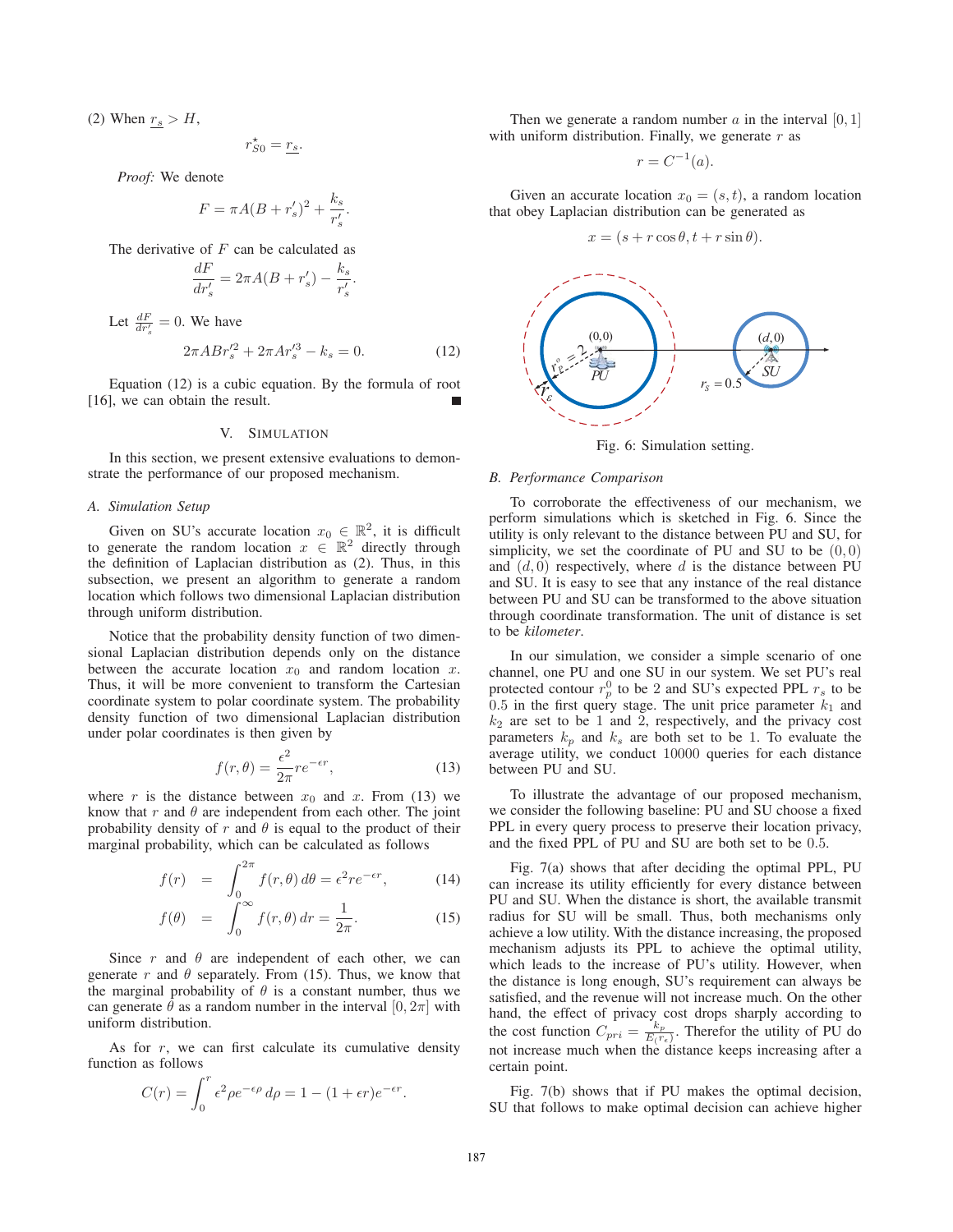

(a) PU's utility of optimal PPL versus fixed PPL.



(b) SU's utility obtained in the case where SU follows to choose the optimal PPL versus the case where SU maintains the original PPL, after PU made the optimal decision.



(c) System utility of optimal PPL versus fixed PPL.

Fig. 7: An illustration of the efficiency of the proposed database access protocol.

utility, compared with the situation where SU maintains its PPL. Because when the distance is short, SU's requirement can not be always satisfied, therefore if SU adjusts its PPL may effectively achieve higher utility. However, as the distance expand, SU's requirement can always be satisfied. Thus it is unnecessary for SU to adjust its PPL. In such case, the

advantage of optimal decision is not prominent.

We adopt the summation of PU's and SU's utility in one query process to denote the system utility. The system utility is not the simple summation of the result in Fig. 7(a) and 7(b). Essentially, this simulation is the system utility comparison between our proposed four-step mechanism and the traditional two-step mechanism. The simulation result shows that PU and SU making optimal decision simultaneously can increase the system utility compared to the fixed PPL mechanism.

## VI. RELATED WORK

Location privacy preservation is a hot research topic and attracts a lot of attention. There are a large amount of existing works on the location privacy-preserving techniques. Among them, *k*-anonymity [17] and cryptography [18] are two most widely adopted notions.

The notion of *k*-anonymity is the most well-known privacy-preserving technique [19]. One approach to achieve *k*-anonymity is to use *dummy locations* [20]. This technique properly selects  $k - 1$  dummy points, and then performs  $k$ queries to database together with the real location. Another efficient method is *cloaking* [21][22], which creates a dummy region that involves *k* different points sharing the same property, and then queries the database with the dummy region.

*l*-diversity [23] and *t*-closeness [23] techniques are proposed to address the weaknesses of *k*-anonymity when homogeneity exists in the sensitive values in a group. However, the intrinsic drawback of *k*-anonymity is that a mechanism is difficult to be proved to satisfy this notion, since the attacker's auxiliary information may violate the guarantee of *k*-anonymity. In addition, *k*-anonymity based approaches are difficult to quantify the privacy preserving level.

Cryptography is another location privacy-preserving technique, which has been widely used [24][25]. This technique transforms all the data in a query process to a different space. The query result can be mapped back to spatial information only by the user. However, the computational overhead of cryptography based technique is too high.

The existing works on the location privacy in databasedriven cognitive radio are mainly based on the aforementioned techniques, which are either difficult to quantify the PPL or computational demanding. In [11], Gao et al. proposed a cryptography based location privacy-preserving protocol called PSAIR for SUs. PSAIR allows for SUs to access the locally available channels and preserve location privacy simultaneously. Bahrak et al. [12] pointed out that a malicious SU can infer PU's location through seemingly innocuous database queries. Then they proposed a *k*-anonymity based mechanism to preserve PU's privacy.

The notion of differential privacy [13] comes from the area of statistical database. Its goal is to preserve individual's privacy while achieving good statistical accuracy. The main advantage of differential privacy is that the privacy guarantee is independent of attacker's auxiliary information, i.e., the mechanism has no need to update when new types of attack emerges. More importantly, differential privacy provides a solid mathematical definition which is convenient to quantify the privacy preserving level [26][27].